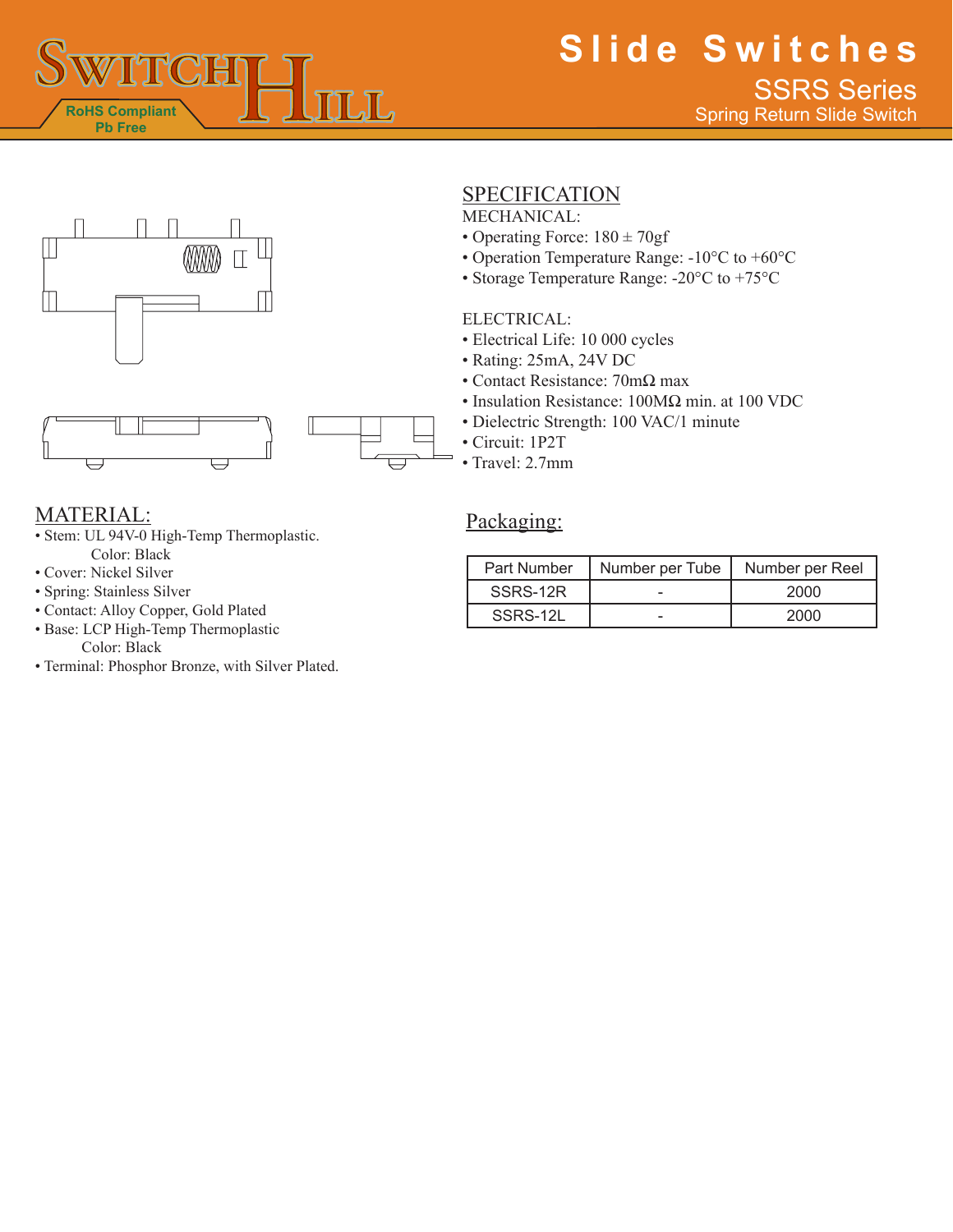# **Slide Switches** SSRS Series

Spring Return Slide Switch

 $+0.1$  $\frac{1.00^{+0.1}}{[\sqrt{0.30^{+}}]^{0.4}}$ 

 $\overline{1}$ 

 $^{\circ}$ 

 $\frac{1.30^{40.1}}{0.051^{4.004}}$ 

 $\frac{1.30^{40.1}}{0.051^{4.004}}$ 

 $^\circledR$ 

 $\varphi$ 

**CIRCUIT** 







**SSRS-12L**





P.C.B. LAYOUT<br>(VIEW FROM THE DIRECTION C)

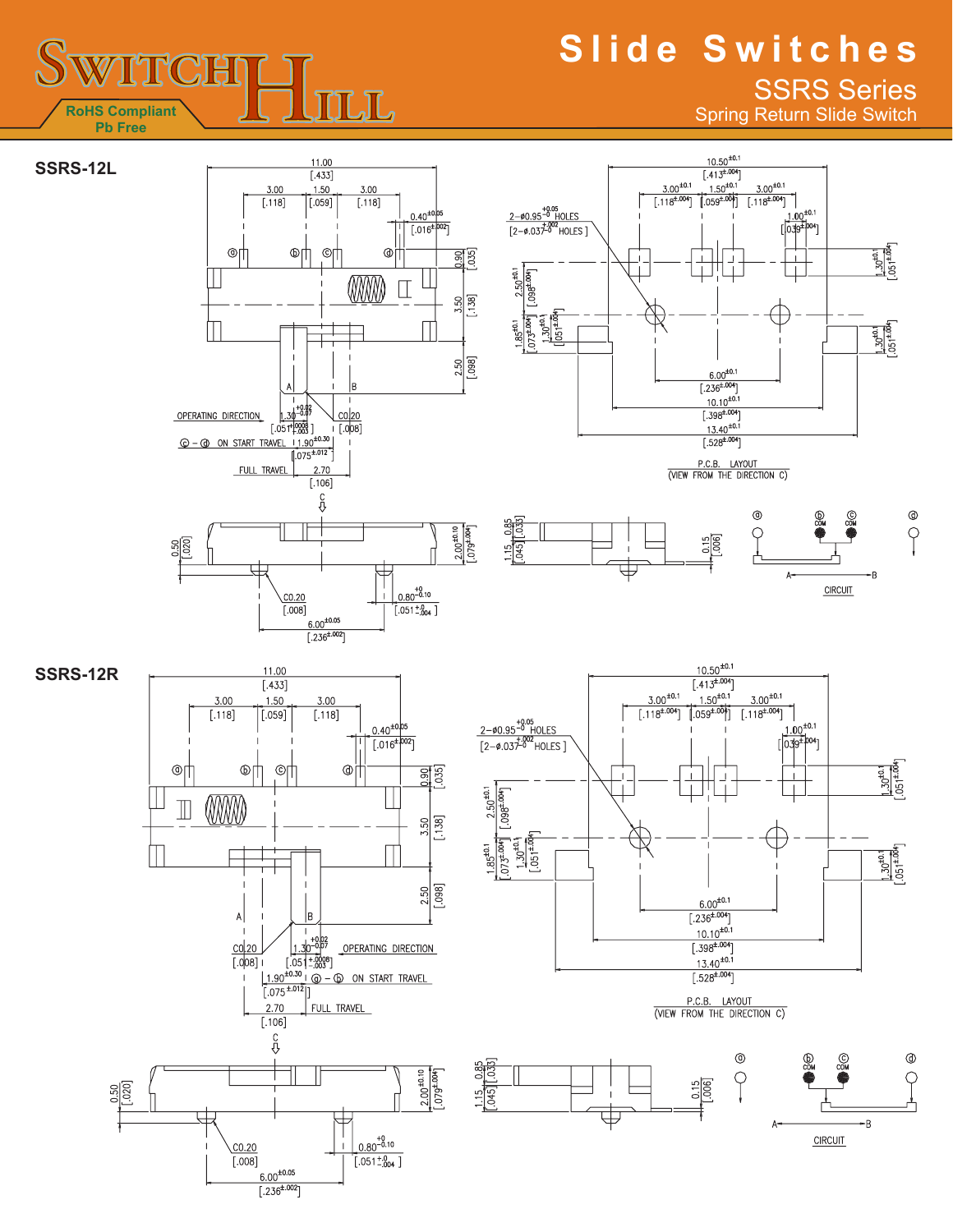

# **Slide Switches** SSRS Series

Spring Return Slide Switch











**SSRS-12RG**





P.C.B. LAYOUT<br>(VIEW FROM THE DIRECTION C)